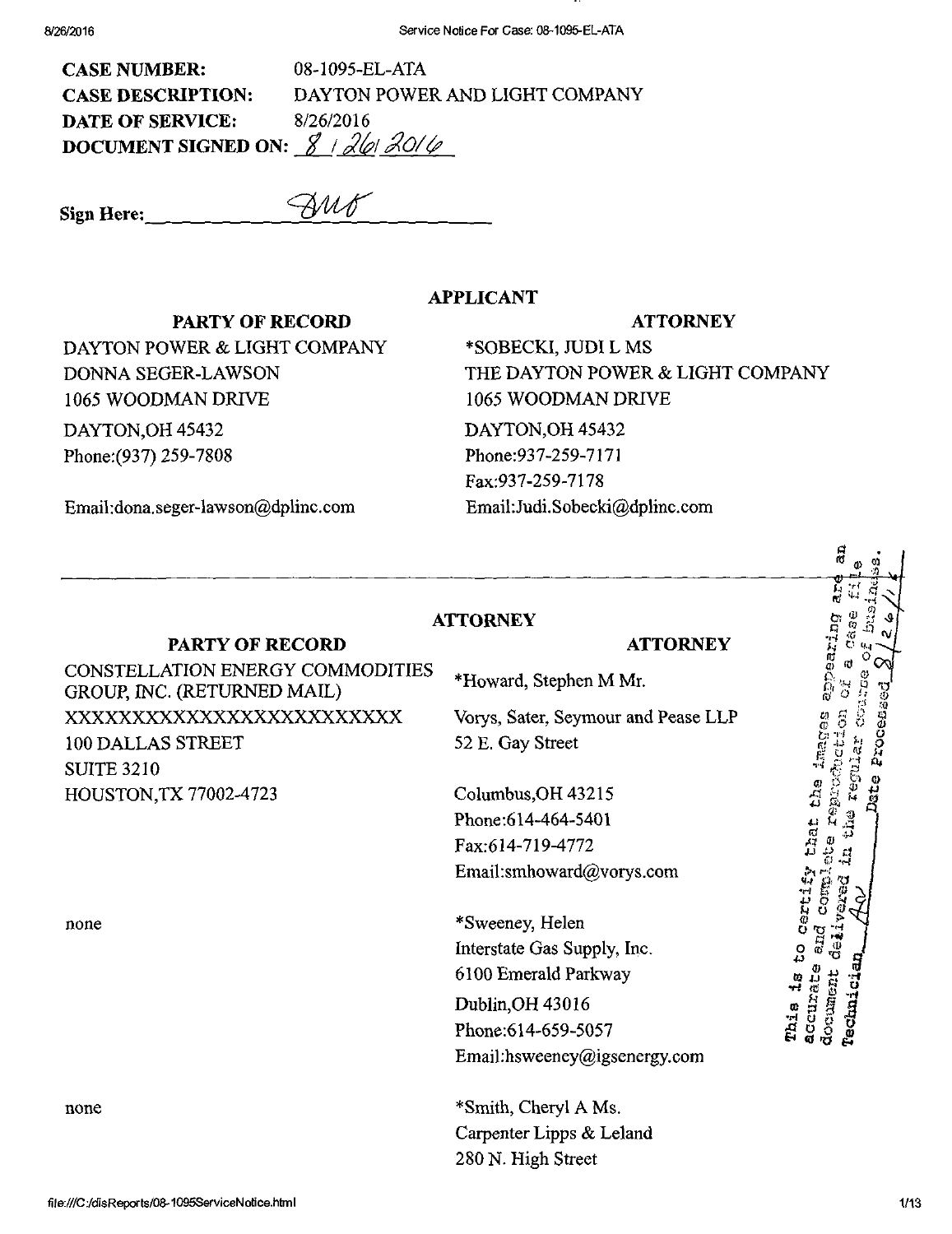|      | Suite 1300<br>Columbus, OH 43081<br>Phone:614-365-4100<br>Fax:614-365-9145<br>Email:smith@carpenterlipp                                                                                           |
|------|---------------------------------------------------------------------------------------------------------------------------------------------------------------------------------------------------|
| none | *Petrucci, Gretchen L. Mrs.<br>Vorys, Sater, Seymour and I<br>52 East Gay Street, P.O. Bo.<br>Columbus, OH 43216-1008                                                                             |
|      | Phone:614-464-5407<br>Fax:614-719-4793<br>Email:glpetrucci@vorys.com                                                                                                                              |
| none | *Walter, Danielle G Ms.<br>Carpenter Lipps & Leland I<br>280 N. High Street<br>Suite 1300<br>Columbus, OH 43215<br>Phone: (614) 365-4104<br>Email:ghiloni@carpenterlip                            |
| none | *Howard, Stephen M Mr.<br>Vorys, Sater, Seymour and I<br>52 E. Gay Street<br>Columbus, OH 43215<br>Phone: 614-464-5401<br>Fax:614-719-4772<br>Email:smhoward@vorys.co                             |
| none | *Keaney, Mark T Mr.<br>Calfee, Halter & Griswold I<br>1200 Huntington Center<br>41 South High Street<br>Columbus, OH 43215<br>Phone: 614-621-7757<br>Fax:614-621-0010<br>Email:mkeaney@calfee.cor |
| none | *Mallarnee, Patti<br>The Office of the Ohio Con<br>10 W. Broad St.                                                                                                                                |

8/26/2016 Service Notice For Case: 08-1095-EL-ATA Suite 1300 Columbus,OH 43081 Phone:614-365-4100 Fax:614-365-9145 Email:[smith@carpenterlipps.com](mailto:smith@carpenterlipps.com) 

> Vorys, Sater, Seymour and Pease 52 East Gay Street, RO. Box 1008 Columbus,OH 43216-1008 Phone:614-464-5407 Fax:614-719-4793 Email:[glpetrucci@vorys.com](mailto:glpetrucci@vorys.com)

Carpenter Lipps & Leland LLP 280 N. High Street Suite 1300 Columbus,OH 43215 Phone;(614)365-4104 Email:[ghiloni@carpenterlipps.com](mailto:ghiloni@carpenterlipps.com) 

Vorys, Sater, Seymour and Pease LLP 52 E. Gay Street CoIumbus,OH 43215 Phone:614-464-5401 Fax:614-719-4772 Email: smhoward@vorys.com

Calfee, Halter & Griswold LLP 1200 Huntington Center 41 South High Street Columbus,OH 43215 Phone:614-621-7757 Fax:614-621-0010 Email:[mkeaney@calfee.com](mailto:mkeaney@calfee.com) 

The Office of the Ohio Consumers Counsel 10 W. Broad St. Suite 1800 Columbus,OH 43215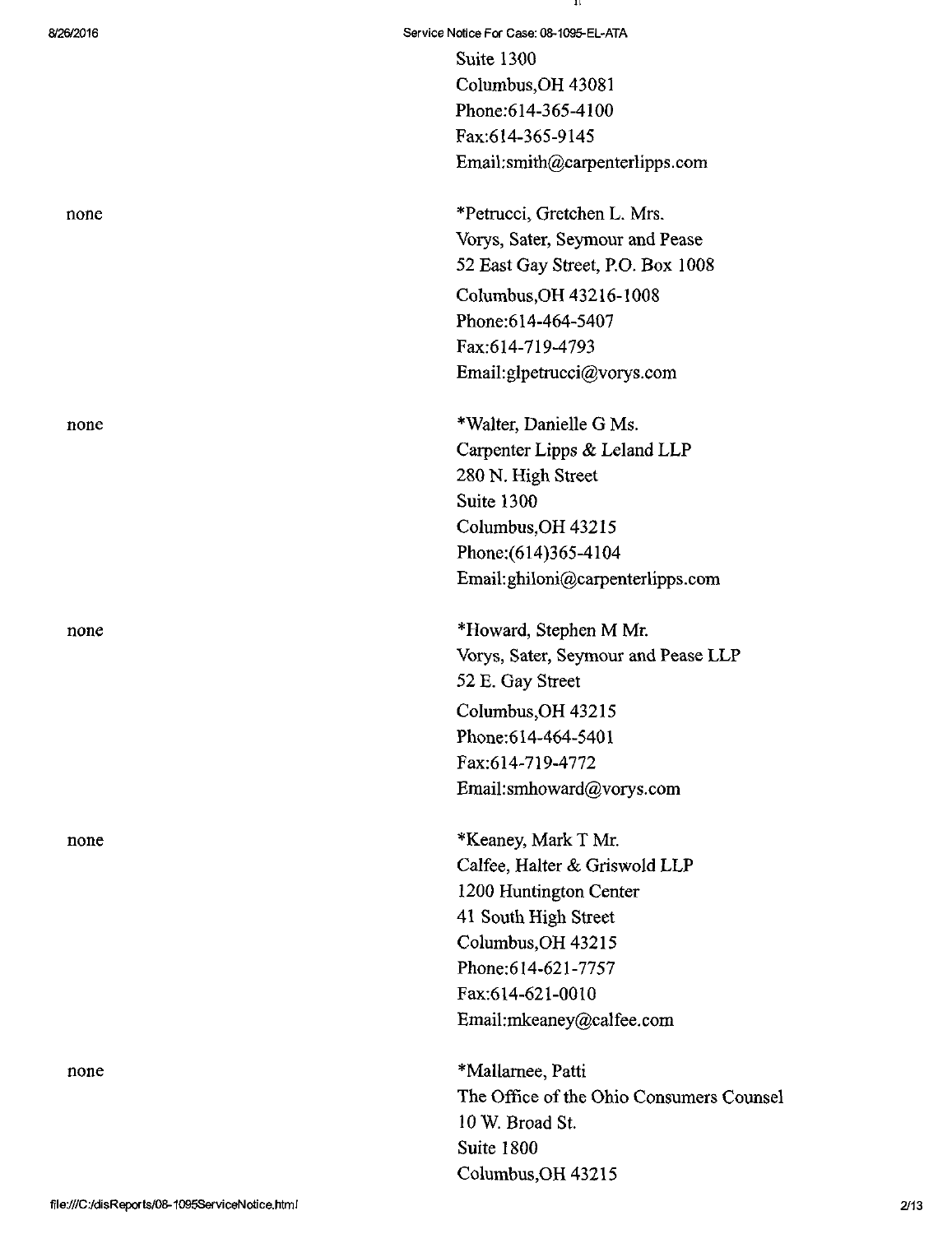Phone:614-466-8574 Email:mallarne@occ.state.oh.us

none \*Rinebolt, David C Mr. Ohio Partners for Affordable Energy 231 W Lima St PO Box 1793 Findlay,OH 45840-1793 Phone:419-425-8860 Fax:419-425-8862 Email:[drinebolt@ohiopartners.org](mailto:drinebolt@ohiopartners.org) 

none ALEXANDER, N TREVOR CALFEE HALTER & GRISWOLD LLP 41 S HIGH STREET 1200 HUNTmGTON CENTER COLUMBUS,OH43215 Phone:614-621-1500 Email:[TALEXANDER@CALFEE.COM](mailto:TALEXANDER@CALFEE.COM) 

none ALEXANDER, N TREVOR CALFEE HALTER & GRISWOLD LLP 41 S HIGH STREET 1200 HUNTINGTON CENTER COLUMBUS,OH 43215 Phone:614-621-1500 Email:[TALEXANDER@CALFEE.COM](mailto:TALEXANDER@CALFEE.COM) 

> \*Sharkey, Jeffrey S Mr. Faruki Ireland & Cox P.L.L. 500 Courthouse Plaza, S.W., 10 N. Ludlow St. Dayton,OH 45402 Phone:(937) 227-3747 Fax:(937)227-3717 Email[:jsharkey@ficlaw.com](mailto:jsharkey@ficlaw.com)

WILLIS, MAUREEN R 10 WEST BROAD STREET, SUITE 1800 COLUMBUS ,0H 43215-3485 Phone:614-466-9567 Email:MAUREEN.WILLIS@OCC.OHIO.GOV

\*0'Rourke, Ryan P Mr. Carpenter Lipps & Leland LLP

[file:///C ;](file:///C)/disReport5/0S-1095ServiceNotice.htm I

none

none

none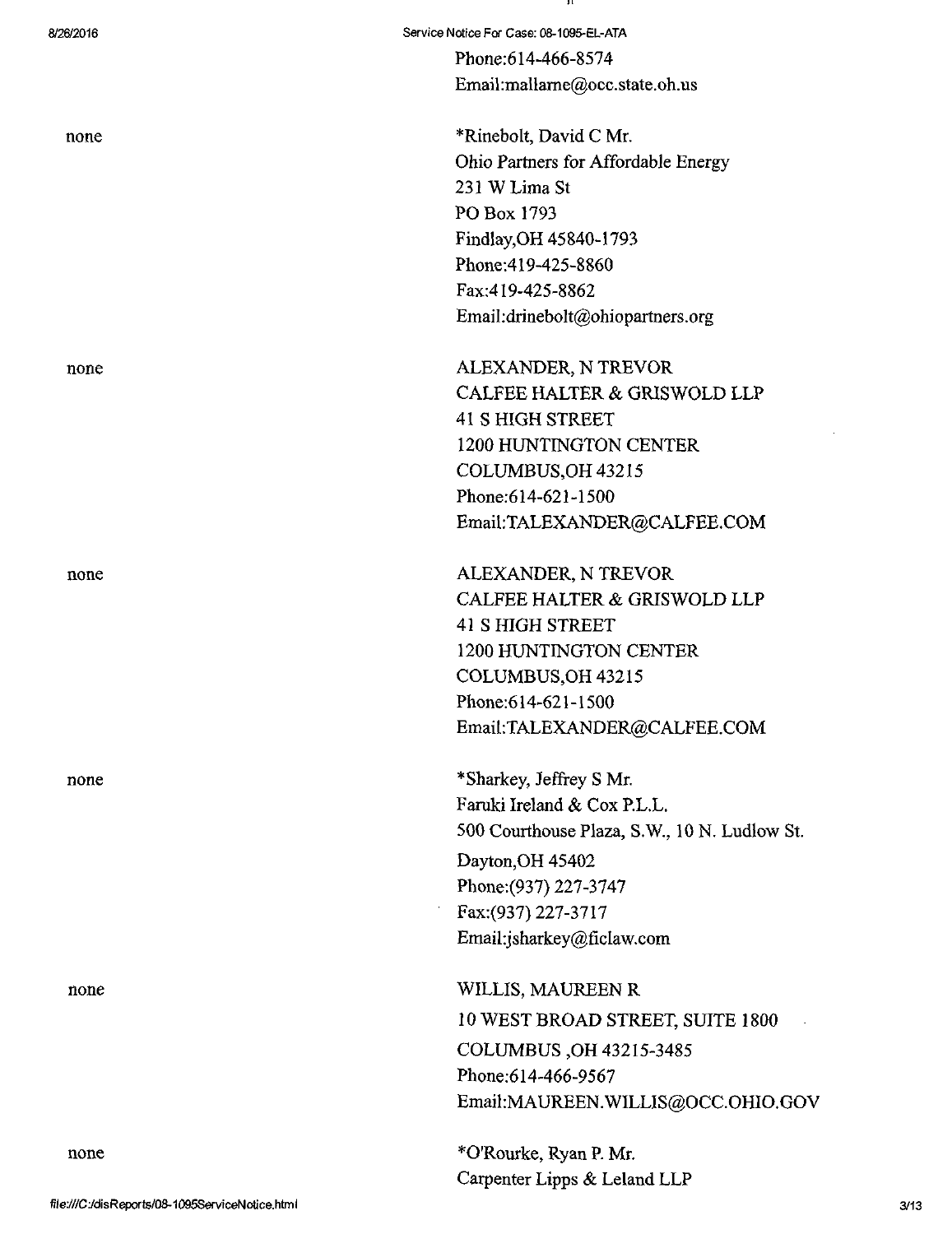280 N. High Street, Suite 1300 Columbus,OH 43215 Phone:(614) 365-4100 Fax:(614) 365-9145 Email:o'[rourke@carpenterIipps.com](mailto:rourke@carpenterIipps.com) 

none \*Brown, Eric R THE DAYTON POWER AND LIGHT COMPANY MacGregor Park 1065 Woodman Dr. Dayton,OH 45432 Phone:(937)259-7181 Fax:(937) 259-7775 Email:[eric.brown@dplinc.com](mailto:eric.brown@dplinc.com) 

none \*Moser, Nolan M Mr. The Ohio Environmental Council 1207 Grandview Ave. Columbus,OH 43212-3449 Phone:(614)487-7506 Fax:(614)487-7510 Email[:nolan@theoec.org](mailto:nolan@theoec.org) 

none \*Gaunder, Debra A Carpenter Lipps & Leland LLP 280 N High Street, Suite 1300 Columbus,OH 43215 Phone:614-300-4005 Fax:614-365-9145 Email: gaunder@carpenterlipps. com

none \*Mooney, Colleen L OPAE PO Box 12451 Columbus,OH 43212-2451 Phone:614-488-5739 Email:[cmooney@ohiopartners.org](mailto:cmooney@ohiopartners.org) 

none \*Orahood, Teresa Bricker&EcklerLLP 100 South Third Street Columbus^OH 43215-4291 Phone: (614) 227-4821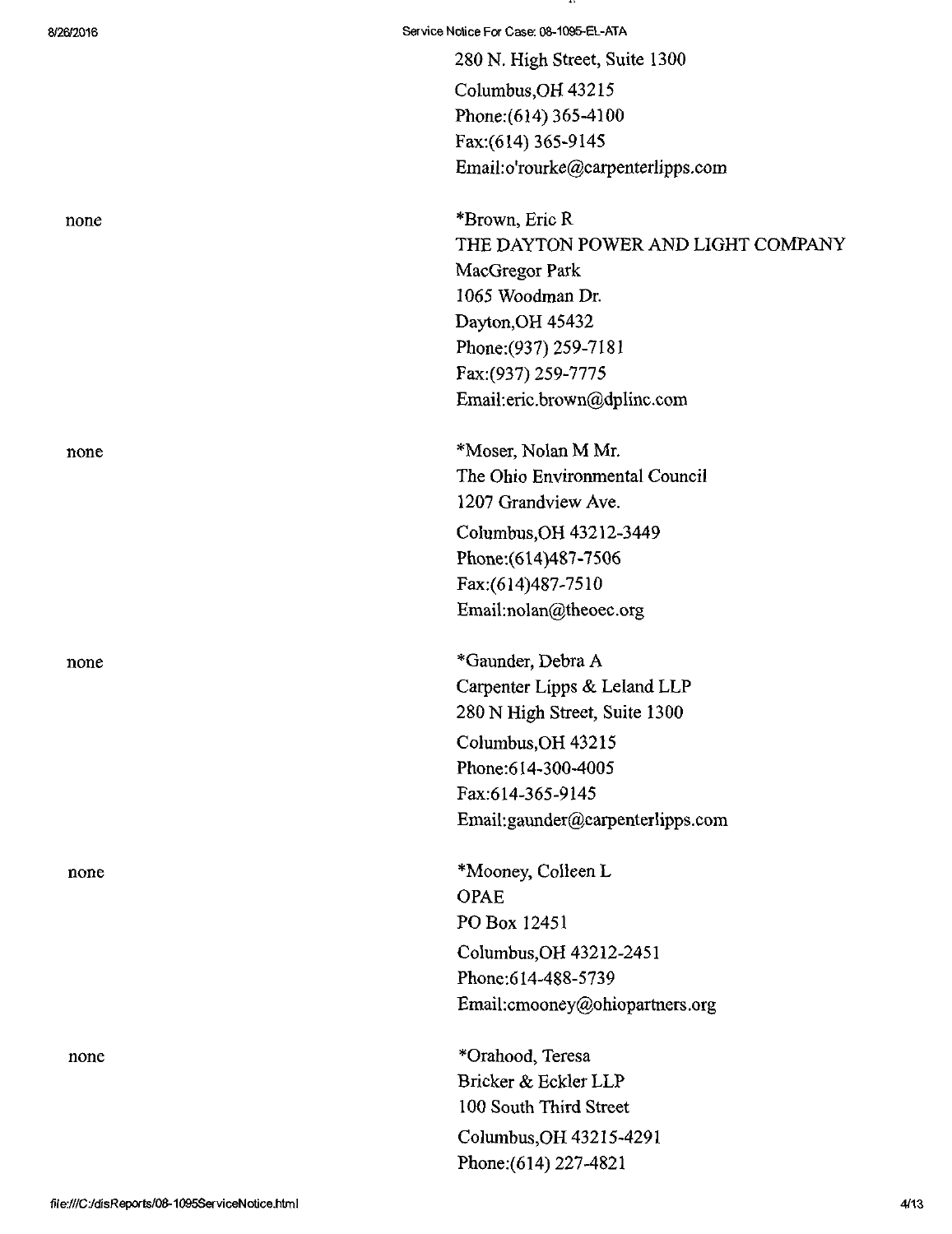8/26/2016 Service Notice For Case: 08-1095-EL-ATA

Fax:(614) 227-2390 Email:torahood@bricker.com

none **OHIO CONSUMERS COUNSEL** OHIO CONSUMERS' COUNSEL 10 WEST BROAD ST. SUITE 1800 COLUMBUS,OH 43215-3485 Phone:614-466-8574 Fax:614-466-9475

none HOLTZMAN HENDRICK, R FARUKI IRELAND & COX PL L 500 COURTHOUSE PLAZA, S.W. 10 NORTH LUDLOW STREET DAYTON,OH 45402 Phone:937-227-3705 Fax:937-227-3717 Email:CFARUKI^FICLAW.COM

none \*McAlister, Lisa G. (RETURNED MAIL) Mrs. XXXXXXXXXXXXXXXXXXXXXXXXMcNees Wallace & Nurick LL 21 East State Street 17th Floor Columbus,OH 43215 Phone:614-719-5957 Fax:614-469-4653 Email: lmcalister@mwncmh.com

none \*Williams, Jamie Ms. Ohio Consumers' Counsel 10 W. Broad Street Columbus,OH 43215 Phone:614-466-9547 Email:] [amie.williams@occ.ohio.gov](mailto:amie.williams@occ.ohio.gov) 

none \*Faruki, Charles J. Mr. Faruki Ireland & Cox PLL 110 North Main Street Suite 1600 Dayton,OH 45402 Phone:937-227-3705 Fax:937-227-3717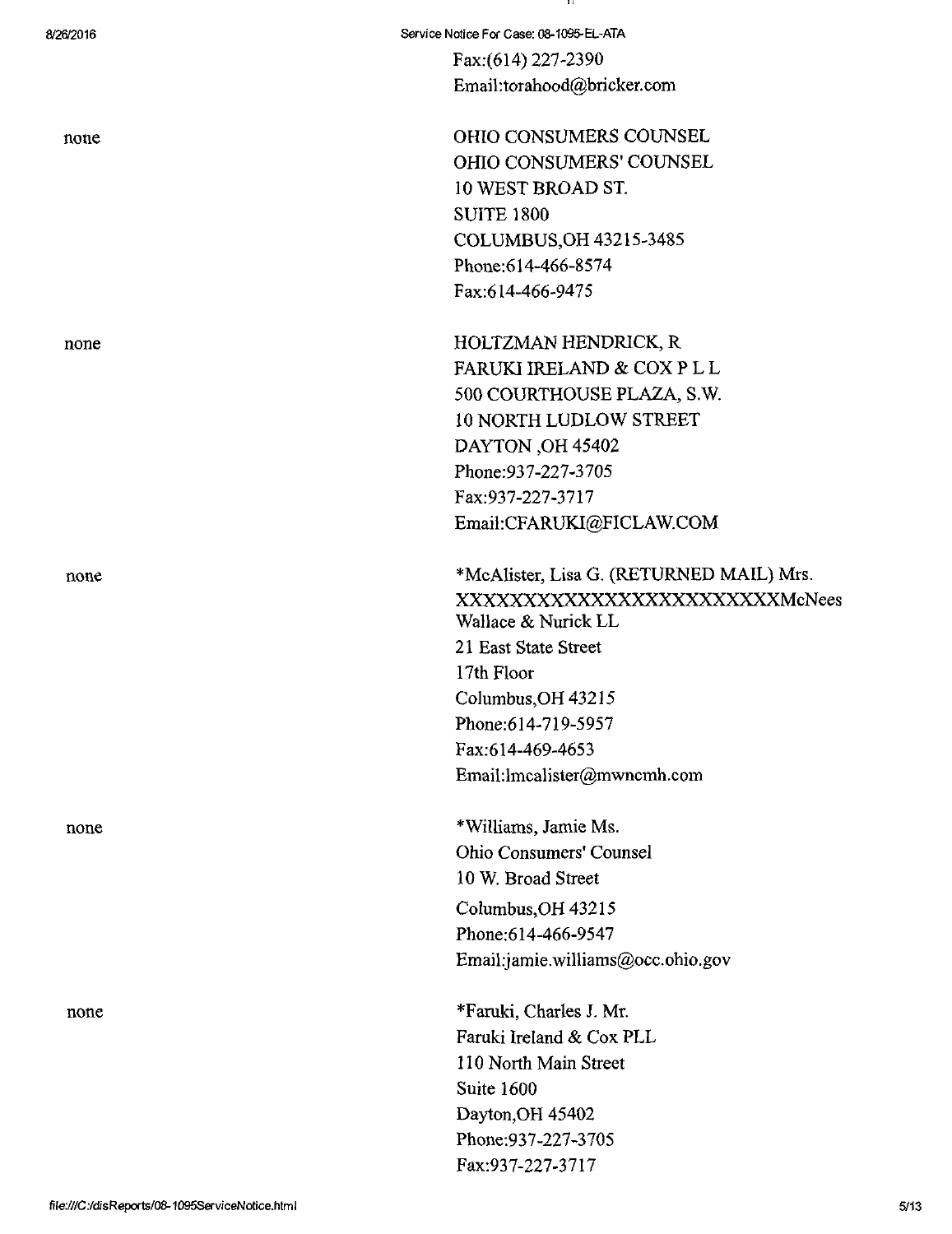none

none

Email:cfaruki@ficlaw.com

FARUKI, CHARLES FARUKI IRELAND & COX RL.L. 500 COURTHOUSE PLAZA, S.W. 10 NORTH LUDLOW STREET DAYTON,OH 45402 Phone:937-227-3705 Fax:937-227-3717 Email:CFARUKI@FICLAWCOM

none SECHLER, JOEL E CARPENTER LIPPS & LELAND LLP 280PLAZA, SUITE 1300 280 NORTH HIGH STREET COLUMBUS ,OH 43215 Phone:614-365-4100 Fax:614-365-9145 Email:SECHLER@CARPENTERLIPPS.COM

> \*Bojko, Kimberly W. Mrs. Carpenter Lipps & Leland LLP 280 North High Street 280 Plaza Suite 1300 Columbus,OH 43215 Phone:614-365-4100 Fax:614-365-9145 Email[:bojko@carpenterlipps.com](mailto:bojko@carpenterlipps.com)

PORTER, ANDRE T XXXXXXXXXXXXXXXXXXXSCHOTTENSTEIN ZOX & DUNN CO LPA XXXXXXXXXXXXXXXXXXXXXXXXXXXXXXX250 WEST STREET COLUMBUS,OH 43215 Phone: (614) 462-1065

Fax:(614)222-4707 Email:APORTER@SZD.COM

none JEFFRIES, GARY A DOMINION RETAIL, INC. 501 MARTINDALE STREET SUITE 400 PITTSBURG,PA 15212-5844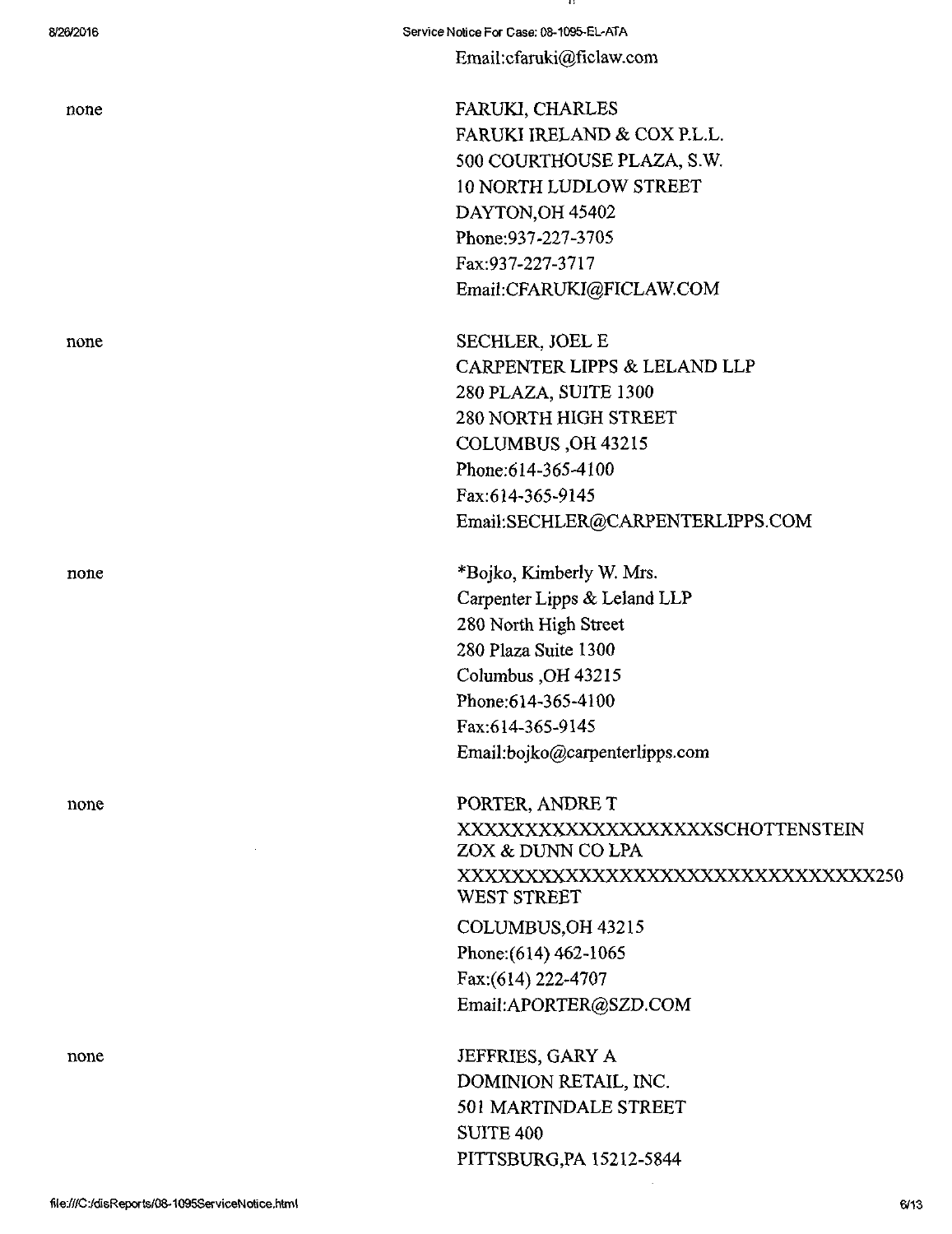| 8/26/2016 | Service Notice For Case: 08-1095-EL-ATA  |
|-----------|------------------------------------------|
|           | Phone: 412-237-4729                      |
|           | Fax:412-237-4782                         |
|           | Email:gjeffries@dom.com                  |
|           | FONNER, CYNTHIA A                        |
| none      | CONSTELLATION ENERGY GROUP, INC.         |
|           | 550 W. WASHINGTON ST.                    |
|           | <b>SUITE 300</b>                         |
|           | CHICAGO, IL 60661                        |
|           | Phone: 312-704-8518                      |
|           | Fax:312-795-9286                         |
|           | Email:CYNTHIA.A.FONNER@CONSTELLATION.COM |
| none      | ETTER, TERRY                             |
|           | OHIO CONSUMERS' COUNSEL                  |
|           | 10 W. BROAD STREET                       |
|           | <b>SUITE 1800</b>                        |
|           | COLUMBUS, OH 43215                       |
| none      | *Chambers, Nell B Ms.                    |
|           | Schottenstein, Zox & Dunn Co., LPA       |
|           | 250 West Street                          |
|           | Columbus, OH 43215                       |
|           | Phone:614-462-1090                       |
|           | Fax:614-228-4881                         |
|           | Email:nchambers@szd.com                  |
| none      | HEDRICK, R HOLTZMAN                      |
|           | FARUKI IRELAND & COX P L L               |
|           | 500 COURTHOUSE PLAZE SW                  |
|           | <b>10 NORTH LUDLOW STREET</b>            |
|           | DAYTON, OH 45402                         |
|           | Phone: (937) 227-3705                    |
| none      | *Pritchard, Matthew R. Mr.               |
|           | McNees Wallace & Nurick                  |
|           | 21 East State Street #1700               |
|           | Columbus, OH 43215                       |
|           | Phone: 614-469-8000                      |
|           | Fax:614-469-4653                         |
|           | Email:mpritchard@mwncmh.com              |
| none      | *Coffey, Sandra                          |
|           | Public Utilities Commission of Ohio      |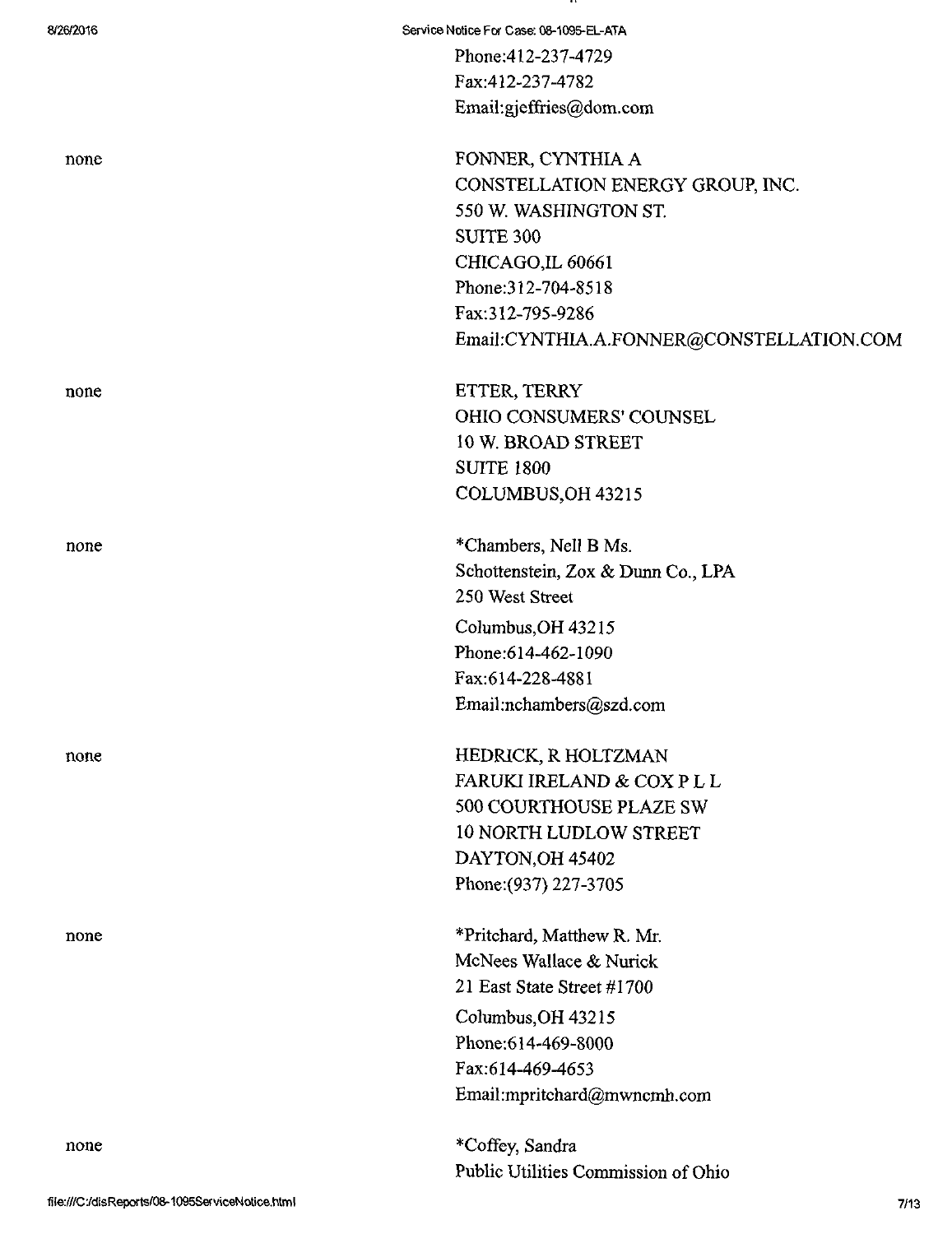none

Columbus,OH 43215 Phone:(614) 728-2516 Fax;(614) 728-8373 Email:[Sandra.Coffey@puc.state.oh.us](mailto:Sandra.Coffey@puc.state.oh.us) 

none \*Kurtz, Michael L. Mr. Boehm, Kurtz & Lowry 36 E. Seventh St., Suite 1510 Cincinnati,OH 45202 Phone:(513)421-2255 Fax:(513)421-2764 Email:[mkurtz@bkllawfirm.com](mailto:mkurtz@bkllawfirm.com) 

none \*Lang, James F Mr. Calfee Halter & Griswold LLP 1200 Huntington Center 41 South High Street Columbus,OH 43215 Phone:614-621-1500 Fax:214-241-0816 Email[:jlang@calfee.com](mailto:jlang@calfee.com) 

none \*Lang, James F Mr. Calfee Halter & Griswold LLP 1200 Huntington Center 41 South High Street Columbus,OH 43215 Phone:614-621-1500 Fax:214-241-0816 Email[:jlang@calfee.com](mailto:jlang@calfee.com) 

none \*Settineri, Michael J. Mr. Vorys, Sater, Seymour and Pease LLP 52 East Gay Street Columbus,OH 43215 Phone:614-464-5462 Fax:614-719-5146 Email:mjsettineri@vorys.com

> BENTINE, JOHN AMERICAN MUNICIPAL POWER, INC. 1111 SCHROCK ROAD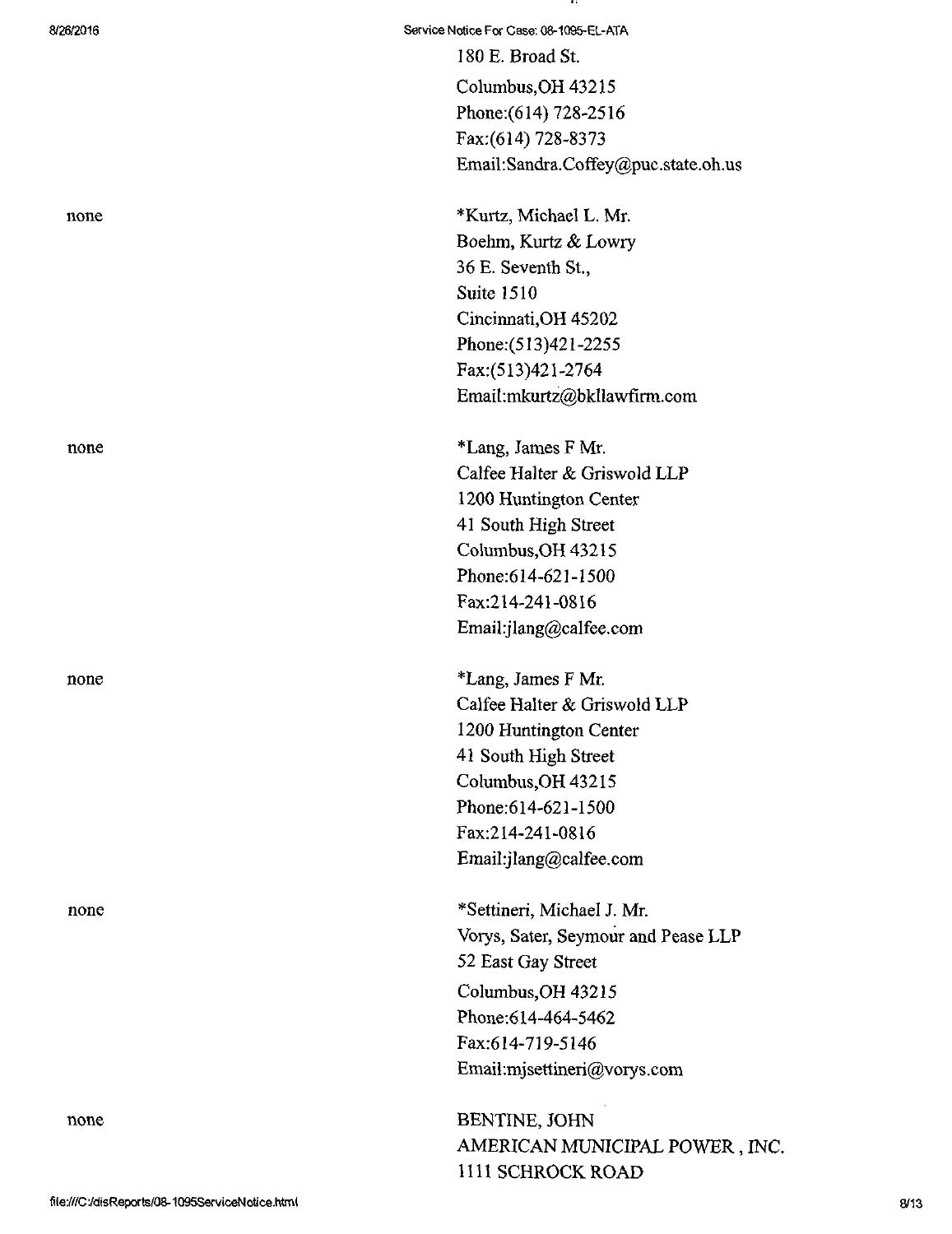| 8/26/2016 | Service Notice For Case: 08-1095-EL-ATA |
|-----------|-----------------------------------------|
|           | <b>SUITE 100</b>                        |
|           | COLUMBUS, OH 43229                      |
|           | Phone: 614-540-1111                     |
|           | Email:JBENTINE@AMPPARTNERS.ORG          |
| none      | SHARKEY, JEFFREY                        |
|           | <b>FARUKI GILLIAM &amp; IRELAND</b>     |
|           | 500 COURTHOUSE PLAZA, S.W.              |
|           | <b>10 NORTH LUDLOW STREET</b>           |
|           | DAYTON, OH 45402                        |
| none      | IDZKOWSKI, MICHAEL E.                   |
|           | <b>OHIO CONSUMER COUNSEL</b>            |
|           | <b>10 WEST BROAD STREET</b>             |
|           | <b>SUITE 1800</b>                       |
|           | COLUMBUS, OH 43215-3485                 |
|           | Phone:614-466-8574                      |
|           | Email:IDZKOWSKI@OCC.STATE.OH.US         |
| none      | *Alexander, Nathaniel Trevor Mr.        |
|           | Calfee, Halter & Griswold, LLP          |
|           | 21 E. State St., Suite 1100             |
|           | Columbus, OH 43215                      |
|           | Phone:614-621-1500                      |
|           | Fax:614-621-0010                        |
|           | Email:talexander@calfee.com             |

### INTERVENOR

### **ATTORNEY**

SMITH, CRAIG I. ATTORNEY AT LAW 15700 VAN AKEN BLVD SUITE #26 CLEVELAND,OH 44120 Phone: (216) 561-9410

\*MiIIer, Christopher L. Mr. Ice Miller LLP 250 West Street Columbus,OH 43215 Phone:614-462-5033

## PARTY OF RECORD CARGILL, INCORPORATED

15407 MCGINTY RD. W.

WAYZATA, MN 55391-2399

CITY OF DAYTON

# 101 W. THIRD STREET DAYTON,OH 45401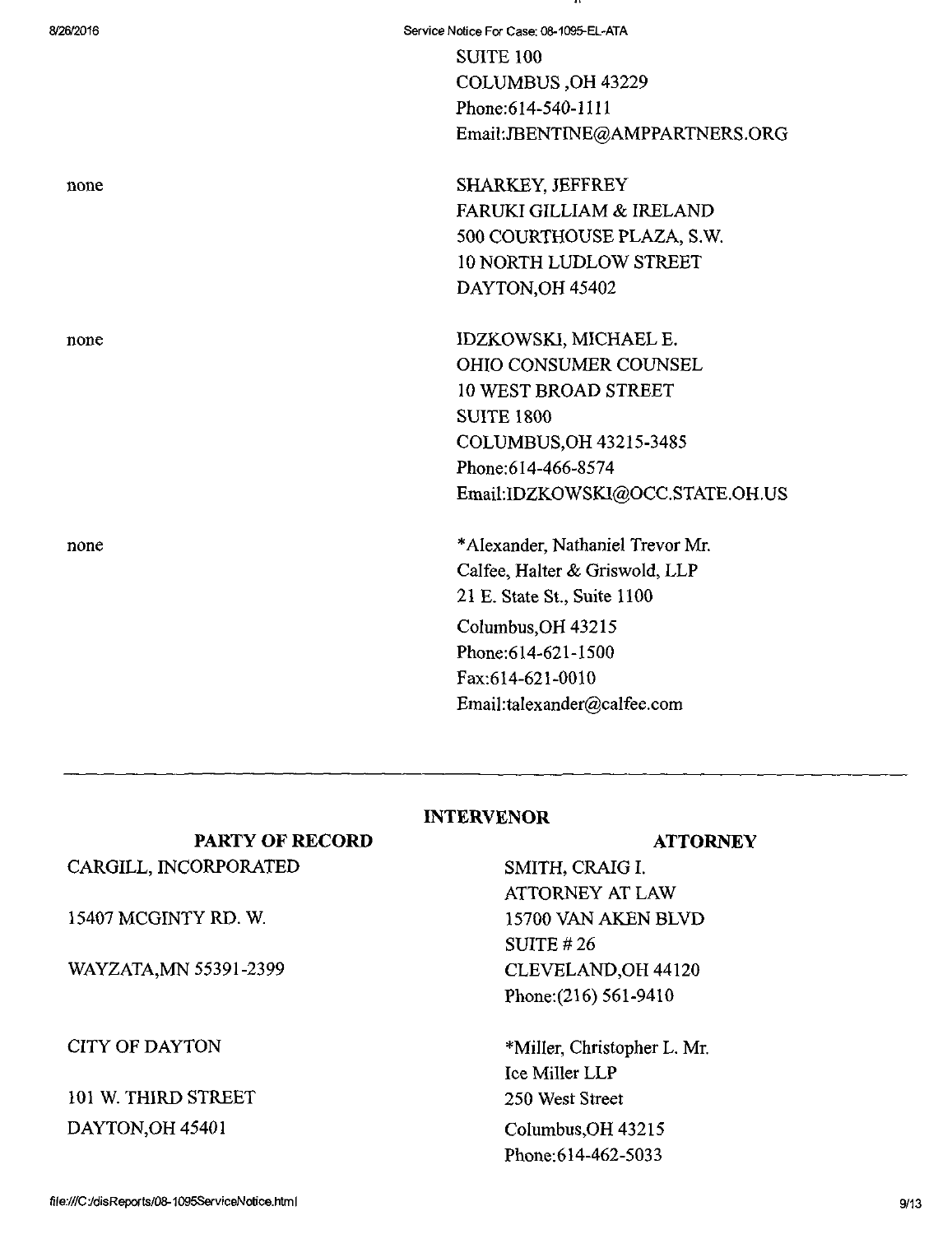Fax:614-224-3886 Email: Christopher.Miller@icemiller. com

# DOMINION RETAIL INC ASSISTANT GENERAL **COUNSEL** GARY A JEFFRIES 501 MARTINDALE STREET SUITE 400 PITTSBURGH,PA 15212 Phone:412-237-4729 Fax:412-237-4782 Email:gary.a.jeffries@dom.com

EDGEMONT NEIGHBORHOOD COALITION RETURNED MAIL XXXXXXXXXXXXXXXXXXXXXXXXX 333 WEST FIRST STREET SUITE 500B DAYTON,OH 45402 Phone:937-228-8088 Fax:937-449-8131 Email:EJACOBS{aABLELAW.ORG

HONDA OF AMERICA MFG, INC.

MR. BARRY MCCLELLAND 24000 HONDA PARKWAY MARYSVILLE,OH 43040-9251

### ROYER, BARTH E

BARTH E ROYER LLC 2740 EAST MAIN STREET

BEXLEY,OH 43209 Phone;614-385-1937 Fax:614-360-3529 Email :BarthRoyer@aol. com

## JACOBS, ELLIS

COMMUNITY UNITED FOR ACTIO 333 WEST FIRST ST SUITE 500 B DAYTON ,0H 45402 Phone:937-535-4419 Fax:937-535-4600 Email:[ejacobs@ablelaw.org](mailto:ejacobs@ablelaw.org) 

\*PETRICOFF, M HOWARD VORYS SATER SEYMOUR AND PEASE LLP 52 E. GAY StREET RO. BOX 1008 COLUMBUS,OH 43216-1008 Phone:614-464-5414 Fax:614-464-6350 Email:[nihpetricoff@vssp.com](mailto:nihpetricoff@vssp.com) 

| INDUSTRIAL ENERGY USERS OF OHIO GENERAL *CLARK, JOSEPH M DIR OF REG AFFAIRS $\&$<br>COUNSEL | <b>CORP COUNSEL</b>                 |
|---------------------------------------------------------------------------------------------|-------------------------------------|
| <b>SAMUEL C RANDAZZO</b>                                                                    | <b>DIRECT ENERGY</b>                |
| MCNEES WALLACE & NURICK LLC FIFTH THIRD<br><b>CENTER</b>                                    | 21 E STATE ST                       |
| 21 EAST STATE ST 17TH FLOOR                                                                 | <b>STE 1900</b>                     |
| COLUMBUS, OH 43215                                                                          | COLUMBUS, OH 43215                  |
| Phone: (614) 469-8000                                                                       | Phone: 614-220-4369 X 232           |
|                                                                                             | Fax:614-220-4674                    |
| Email:sam@mwncmh.com                                                                        | Email:JOSEPH.CLARK@DIRECTENERGY.COM |
| KROGER COMPANY, THE                                                                         | WHITE, MATTHEW S.                   |
| MR. DENIS GEORGE                                                                            | 6100 EMERALD PARKWAY                |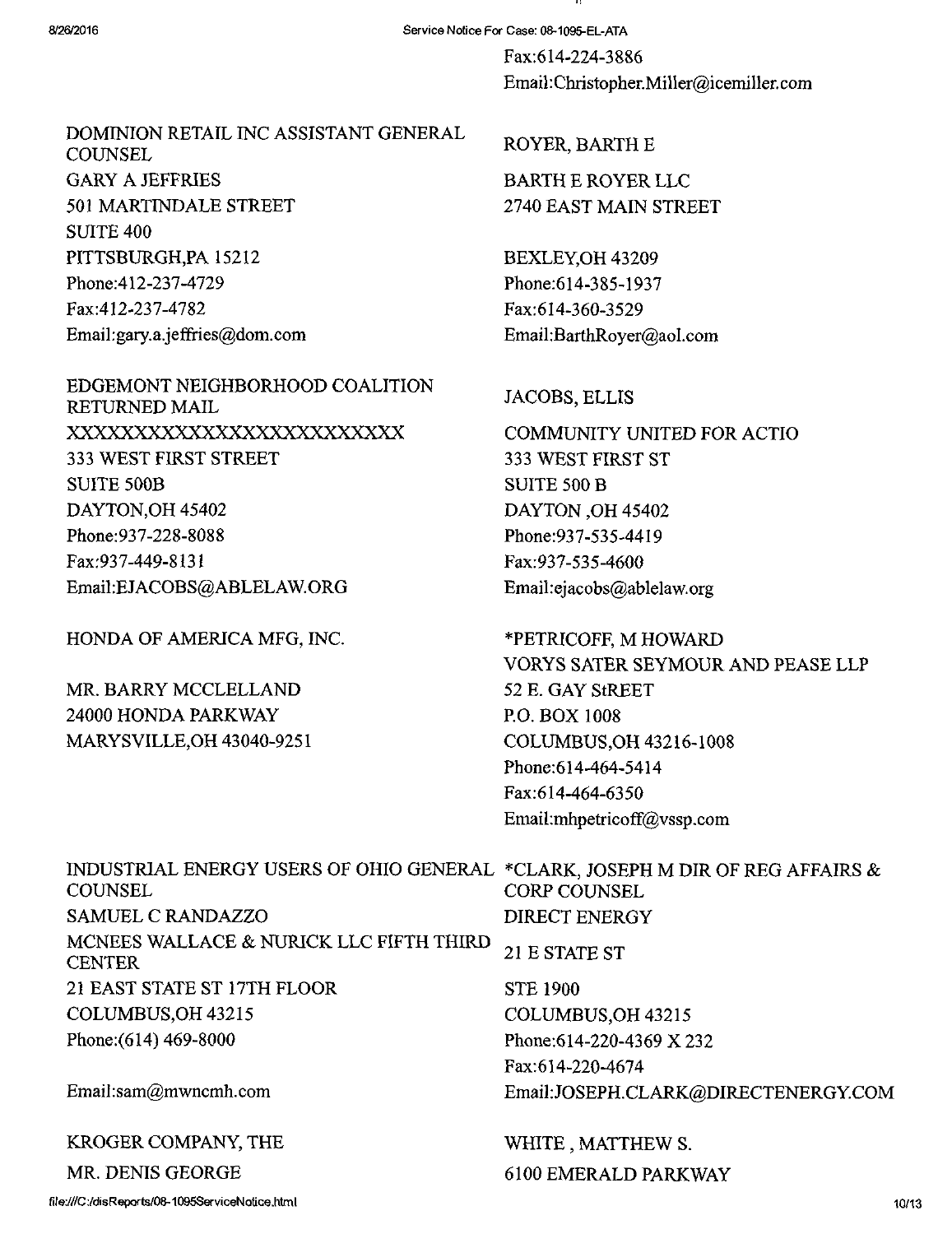## 1014 VINE STREET-GO? C1NCINNATI,0H 45202-1100

OHIO CONSUMERS' COUNSEL

low. BROAD STREET SUITE 1800 COLUMBUS,OH 43215-3485 Phone:614-466-8574 Fax:614-466-9475

OHIO ENERGY GROUP, INC. DAVID BOEHM 36 E. SEVENTH STREET

SUITE 1510 CINCTNNATI,OH 45202 Phone:513-421-2255 Fax:513-421-2764 Email:OHIOENERGYGROUP@BKLLAWFIRM.COM Email:dboehm@bkllawfirm.com Fax:(513)421-2764

### OHIO FARM BUREAU FEDERATION, INC.

DALE ARNOLD DIRECTOR ENERGY SERVICES P.O. BOX 182383 COLUMBUS,OH 43218

DUBLIN,OH 43016 Phone:614-659-5000 Fax:614-659-5073 Email:[MSWHITE@IGSENERGY.COM](mailto:MSWHITE@IGSENERGY.COM) 

none ECKHART, HENRY W. 1200 CHAMBERS ROAD STE 106 COLUMBUS,OH 43212 Phone:614-461-0984

none UKEILEY, ROBERT ATTORNEY LW OFFICE OF ROBERT UKEILEY 507 CENTER STREET BEREA,KY 40403-1738 Phone:859-986-5402 Fax:866-618-1017 Email:[rukieIey@igc.org](mailto:rukieIey@igc.org) 

> HOTZ, ANN ATTORNEY AT LAW OFFICE OF CONSUMERS' COUNSEL 10 W. BROAD STREET, SUITE 1800 COLUMBUS,OH 43215

\*Boehm, David F. Mr Boehm, Kurtz & Lowry 36 E.Seventh St., Suite 1510

Cincinnati,OH 45202 Phone:(513)421-2255

GEARHARDT, LARRY CHIEF LEGAL **COUNSEL** 

280 NORTH HIGH STREET P.O. BOX 182383 COLUMBUS,OH 43218 Phone:614-246-8256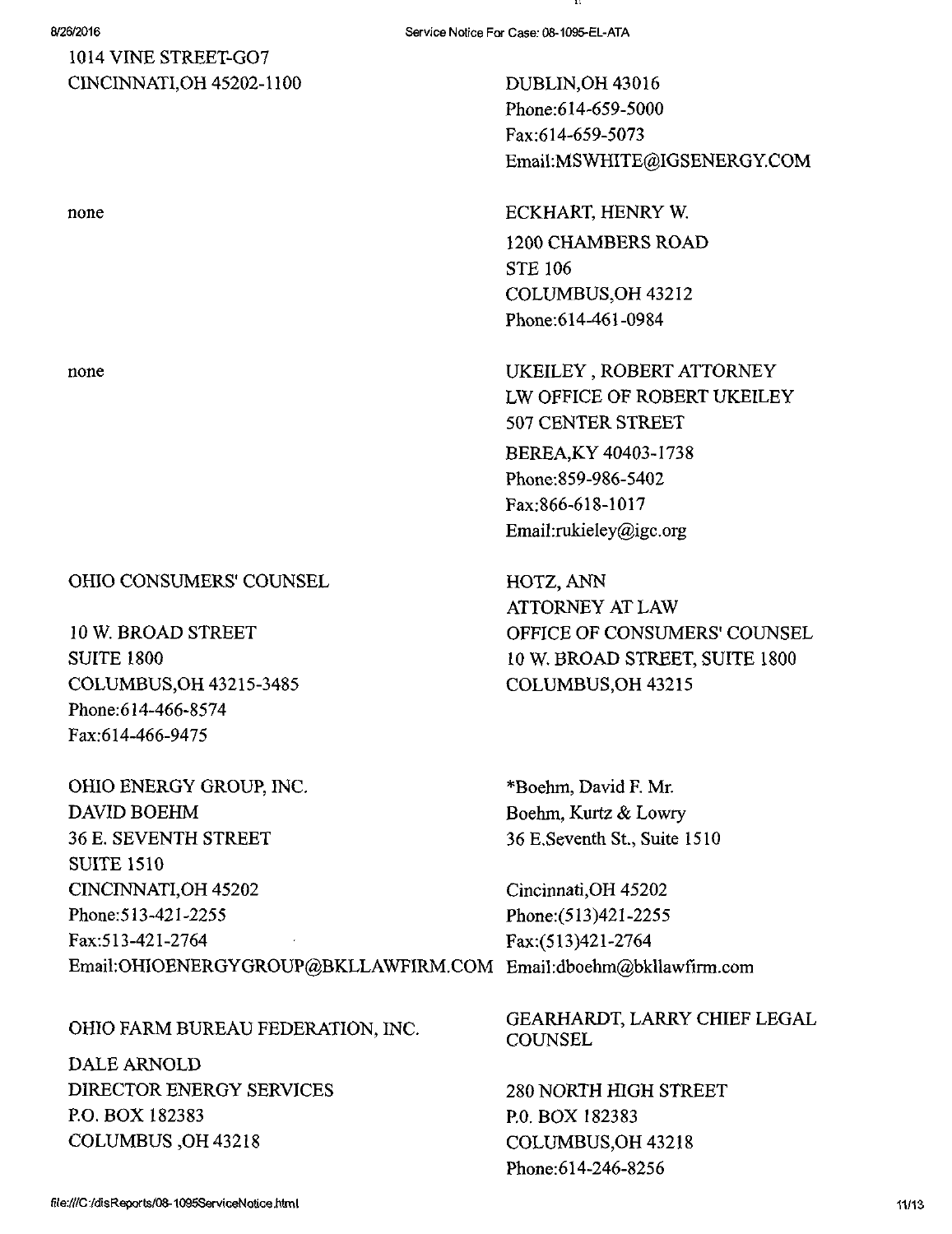Fax:614-246-8656 Email:LGearhardt@ofbf.org

OHIO HOSPITAL ASSOCIATION RICHARD SITES 155 E. BROAD STREET 3RD FLOOR COLUMBUS,OH 43215-3620 Phone: (614) 221-7614 Fax:(614)221-4771 Email:RICK.SITES@OHIOHOSPITALS.ORG

OHIO MANUFACTURERS ASSOCIATION ERIC L. BURKLAND, PRESIDENT 33 NORTH HIGH STREET COLUMBUS,OH 43215-3005

OHIO PARTNERS FOR AFFORDABLE ENERGY RINEBOLT DAVID C P.O. BOX 1793 FINDLAY,OH 45839-1793

Email:[DRINELBOLT@AOL.COM](mailto:DRINELBOLT@AOL.COM) 

RETAIL ENERGY SUPPLY ASSOCIATION MICHAEL J SETTINERI 52 EAST GAY ST COLUMBUS,OH 43215 Phone:614-464-5462

SIERRA CLUB OHIO CHAPTER CHRISTOPHER ALLWEIN 65 E STATE STREET SUITE 1800 COLUMBUS ,0H 43215-4295 Phone:614-462-5400 Fax:614-464-2634 Email:[CALLWEIN@KEGLERBROWN.COM](mailto:CALLWEIN@KEGLERBROWN.COM) 

SIERRA CLUB OHIO CHAPTER CHRISTOPHER ALLWEIN 65 E STATE STREET

SITES, RICHARD ATTORNEY AT LAW OHIO HOSPITAL ASSOCIATION 155 EAST BROAD STREET 15TH FLOOR

COLUMBUS,OH 43215-3620 Phone:614-221-7614 Fax:614-221-4771 Email:RICKS@OHANET.ORG

\*0'Brien, Thomas J Mr. Bricker & Eckler, LLP 100 South Third Street Columbus,OH 43215 Phone:(614)227-2335 Email[:tobrien@bricker.com](mailto:tobrien@bricker.com) 

\*Mooney, Colleen L. Attorney Ohio Partners for Affordable Energy 1431 MULFORD RD COLUMBUS,OH 43212 Phone:614-488-5739 Email: cmooney2@columbus.rr.com

NONE

UKEILEY, ROBERT ATTORNEY LW OFFICE OF ROBERT UKEILEY 507 CENTER STREET

BEREA,KY 40403-1738 Phone:859-986-5402 Fax:866-618-1017 Email:[rukieley@igc.org](mailto:rukieley@igc.org) 

ECKHART, HENRY W.

1200 CHAMBERS ROAD